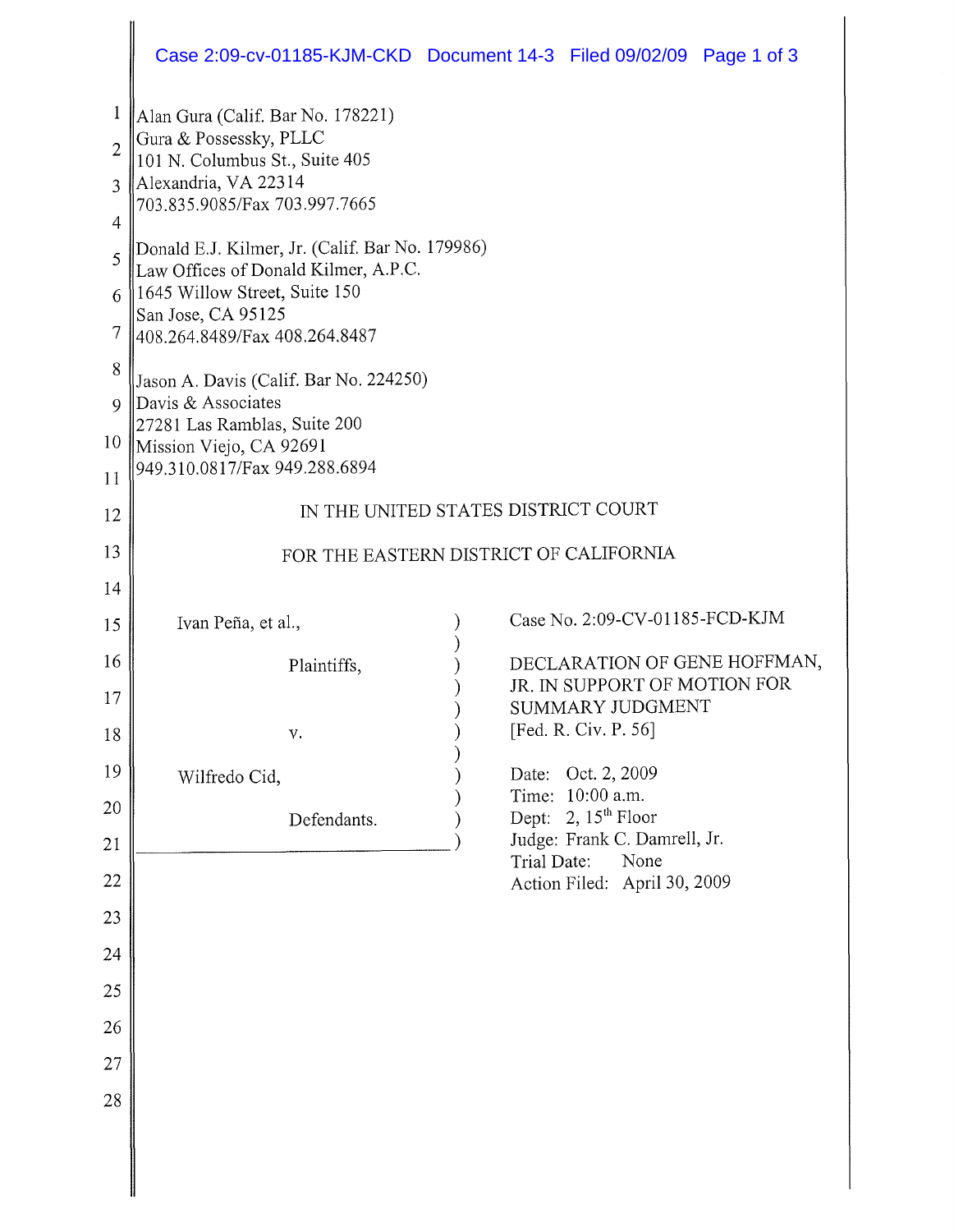## 1 **DECLARATION OF GENE HOFFMAN, JR.**

2 | I, Gene Hoffman, Jr., am competent to state, and to declare the following based on my  $3$  ||personal knowledge:

 $4 \parallel 1$ . I am the Chairman of the Calguns Foundation, Inc. ("CGF").

 $\begin{bmatrix} 5 \end{bmatrix}$  2. CFG is a non-profit organization incorporated under the laws of California with its  $6 \parallel$  principal place of business in Redwood City, California.

 $7 \parallel 3$ . The purposes of CGF include supporting the California firearms community by 8 promoting education for all stakeholders about California and federal firearm laws, rights and 9 privileges, and securing, defending and protecting the civil rights of California gun owners, 10 who are its members and supporters.

11 4. CGF expends their resources encouraging exercise of the right to bear arms, and 12 advising and educating their members, supporters, and the general public about the legality of 13 ||particular firearms. The issues raised by, and consequences of, Defendant's policies, are of 14 great interest to CGF constituencies.

15 5. Defendant's policies regularly cause the expenditure of resources by CGF as people 16 turn to our organization for advice and information.

17 6. Defendant's policies bar the board members and supporters of CGF from obtaining 18 || numerous, if not most, handguns.

19 7. Exhibit A is a true and correct copy of documents provided to me by the State of 20 California in response to a request for official records pursuant to the California Public 21 Records Act, Cal. Government Code §6250, et seq.

22 8. Exhibit B is a true and correct copy of: Jon Vernick, e aI., *"'I Didn't Know the Gun 23 Was Loaded* ': *An Explanation ofTwo Safety Devices That Can Reduce the Risk of 24 Unintentional Firearm Injuries."* 20 Journal of Public Health Policy No. 4. (1999).

 $25 \parallel 9$ . Exhibit C is a true and correct copy of the certified Legislative History of "Unsafe" 26 Handgun Bill" Author Bill File.

 $27 \parallel 10$ . Exhibit D is a true and correct copy of the certified Legislative History of "Unsafe" 28 | Handgun Bill" Senate Floor Analysis.